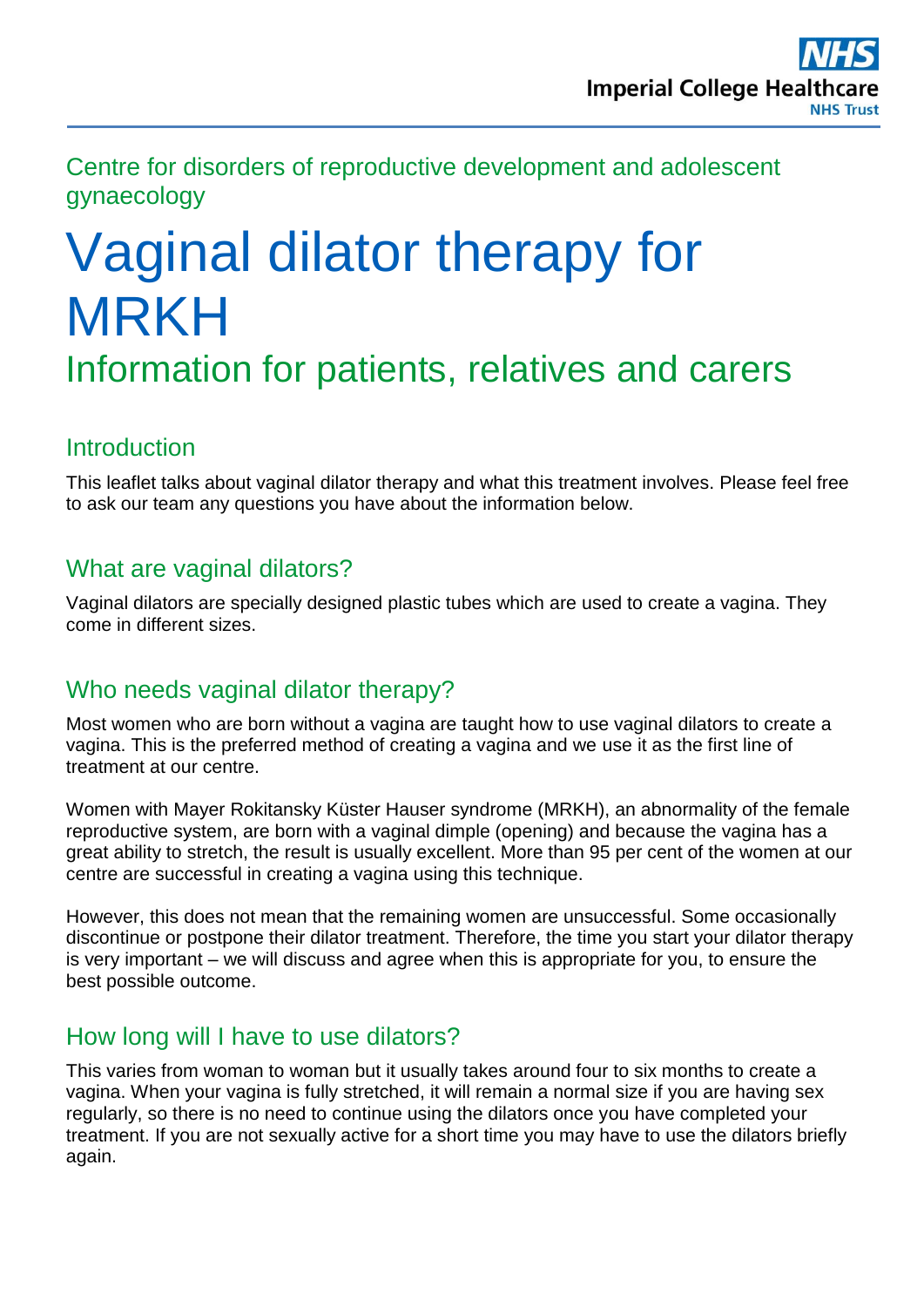#### Are there any alternatives to this treatment?

Surgery is only offered after dilator therapy has proven to be unsuccessful, which is rare. However, we must stress that you will still need to use dilators after surgery. This is because the dilators will further stretch and keep the vagina open. If you do not use the dilators your vagina will shorten or close up.

#### What happens when I start my treatment?

We will admit you to hospital for approximately three days so that we can teach you how to use the dilators. We will arrange a single room for you so that you can carry out your treatment in privacy during your stay with us.

You will have a one-to-one supervision session with the clinical nurse specialist. She will examine you at the start of your treatment and assess how stretchy your vagina is and what size dilator to use. You will start with some relaxation techniques and a small dilator and gradually increase the size of the dilator before you are discharged home to continue your treatment.

To start with, you will need to use the dilators three times a day, for 10 to 15 minutes each time. You might wish to reduce your treatment to twice a day after four weeks of treatment. Please discuss this with your clinical nurse specialist or the consultant first, as this may slow down your progress.

We will review you regularly in our clinic and advise on when to progress on to the larger dilators until you have completed your treatment and your vagina is an average size (6cm or more) and sex is comfortable.

When your vagina is fully stretched, you can stop using the dilators as your treatment is complete. If you have a partner, you will be able to enjoy comfortable sex.

### Why do I have to stay in hospital?

Initially, you will need close supervision and guidance on using the dilators. Although we use a lubricating gel, you may have some discomfort in the first three days of using the dilators. This is normal as the vaginal skin is being stretched. After this, the soreness usually settles as the vagina begins to stretch.

You may have a small amount of vaginal bleeding at the start of your treatment so it is important that we show you how to use the dilators correctly. Any bleeding usually settles after a few sessions.

Most women feel the need to pass urine urgently when they first start using the dilators. This is because your vagina and urethra are quite close to each other and when you stretch the vaginal space, you may feel some pressure on your bladder or your urethra (the tube that carries urine from the bladder to the outside of the body). This sensation usually settles after a few days when the vagina becomes more stretched. However, if you have other urinary symptoms or problems please let us know, as you may have a urine infection and need antibiotics.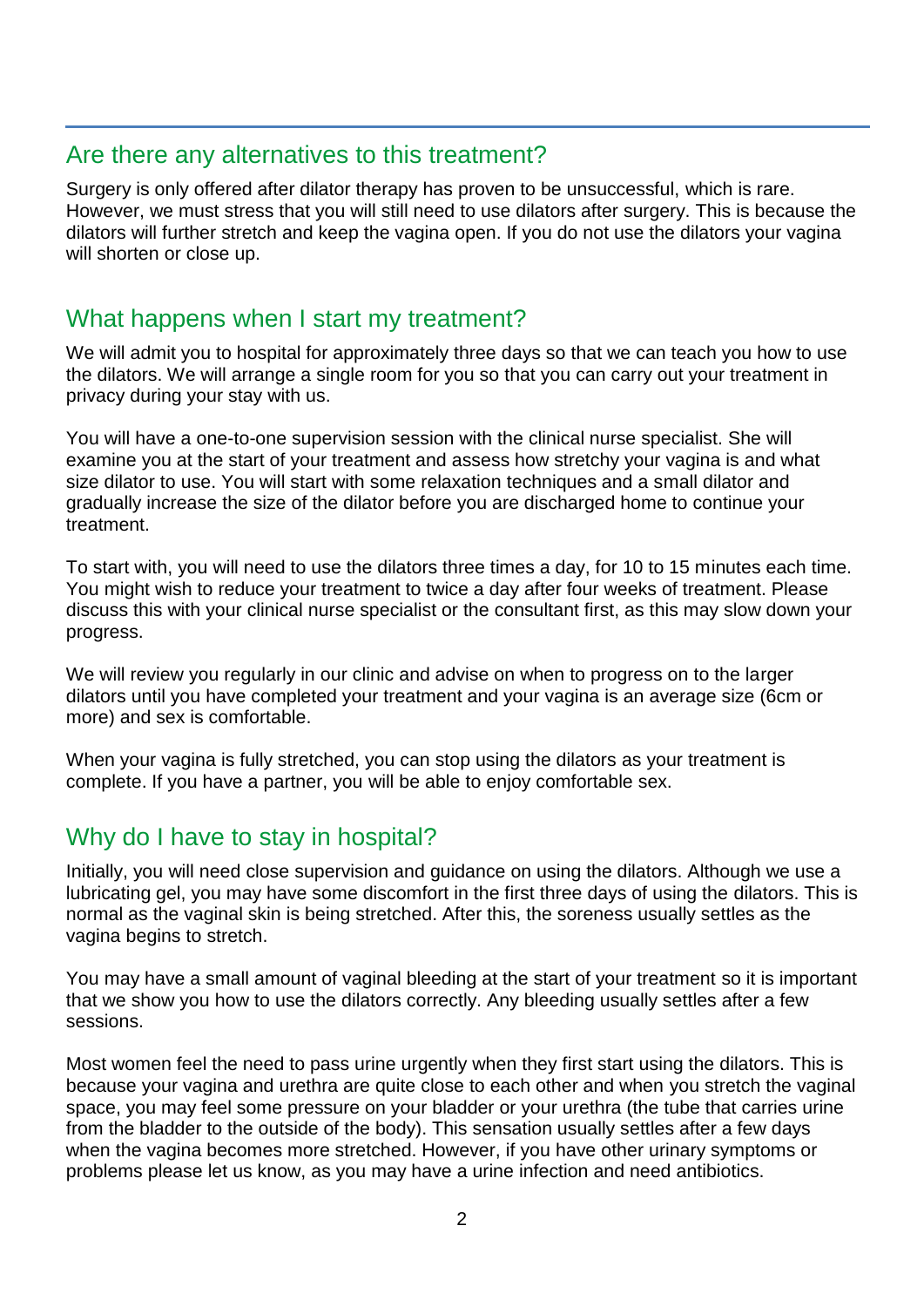It is important for us to show you how to examine yourself and where to insert the dilators so that you are stretching the right place. We will also show you the correct angle of insertion and the correct pressure to use, to stretch your vagina to its full potential.

While in hospital, if you would like to see our clinical psychologist this can be arranged.

#### When can I have sex?

It may be possible for you to try to have sex when you are using the medium-sized dilators. Having sex can help, as your partner will be stretching your vagina but he must understand that he will not be able to penetrate you fully at this time.

You should continue to use the dilators regularly and we will advise you when to progress on to larger sizes until your vagina is an average size.

You may choose to wait until you have completed your treatment before you have sex. We will be happy to advise and discuss this with you too.

#### Will I need to use protection when I have sex?

Yes. It is always advisable to practise safe sex and your partner should use condoms because you are still at risk of sexually transmitted diseases and blood-borne diseases such as HIV or Hepatitis B.

#### How will I know when I have a normal size vagina?

We will ask you to come back to clinic six weeks after being discharged. We will assess your progress and you will be able to discuss any problems that you have had at home.

After this, the consultant and the clinical nurse specialist will see you every four to eight weeks. They will advise you on when to increase the size of the dilators, how often you need to use them and whether you need to continue to use them.

#### Is there anything I need to watch out for at home?

You may notice your bladder is slightly irritable which can be due to pressure from the dilators. If you have any pain when passing urine you must contact your GP, as you may have an infection and need antibiotics.

Occasionally, you may see some bleeding either on the dilator or staining your pants. This is usually due to a slight tearing of the vaginal skin and is not serious but do mention this at your next appointment.

Sometimes you may experience pain during sex after vaginal dilator treatment which may be due to dryness or the lack of lubrication. If this happens, use a lubricant to overcome the problem.